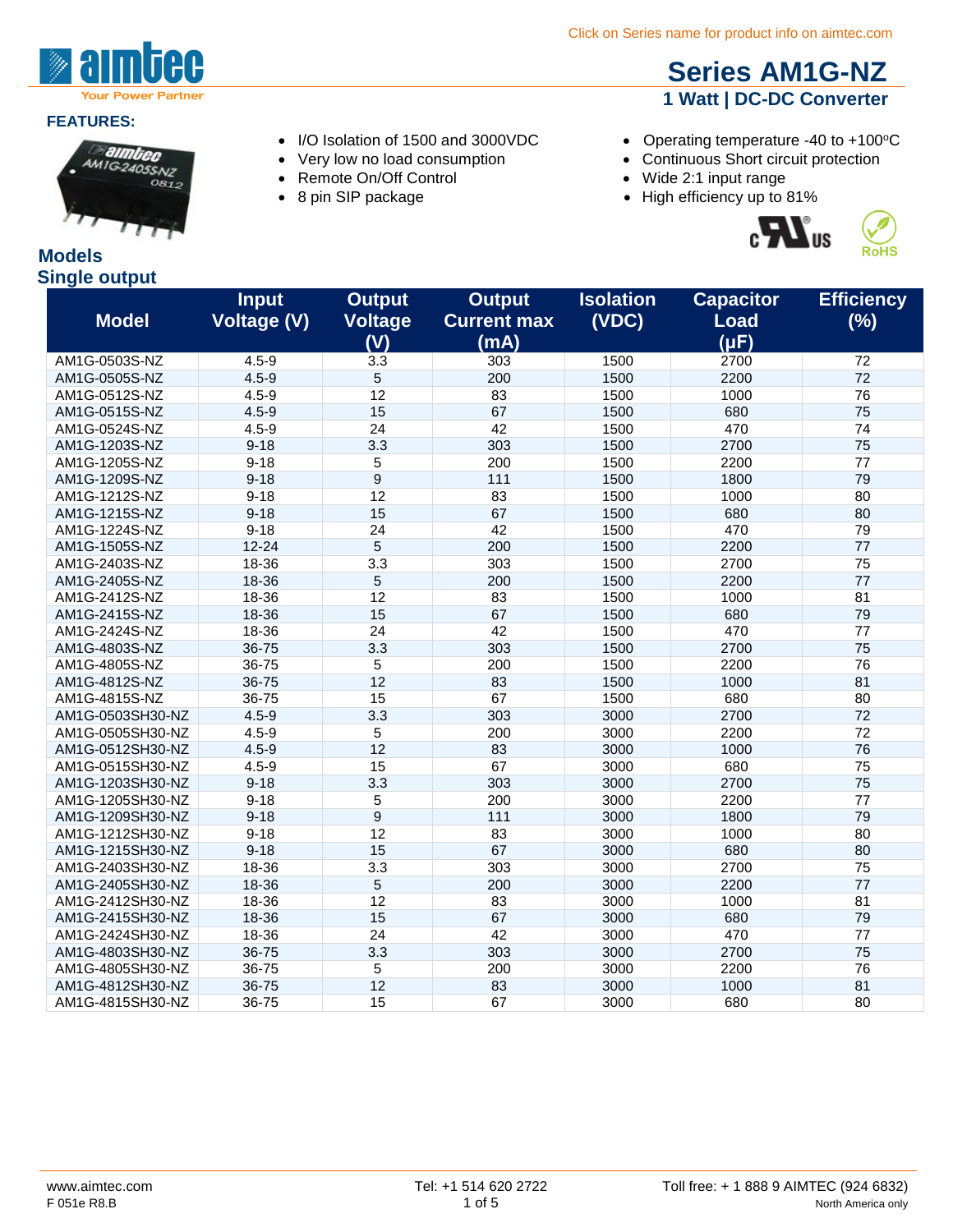

#### **Models Dual output**

|                  | <b>Input</b>   | <b>Output</b> | <b>Output</b>      | <b>Isolation</b> | <b>Capacitor Load</b> | <b>Efficiency</b> |
|------------------|----------------|---------------|--------------------|------------------|-----------------------|-------------------|
| <b>Model</b>     | <b>Voltage</b> | Voltage(V)    | <b>Current max</b> | (VDC)            | $(\mu F)$             | $(\%)$            |
|                  | (V)            |               | (mA)               |                  |                       |                   |
| AM1G-0505D-NZ    | $4.5 - 9$      | ±5            | ±100               | 1500             | ±1000                 | 73                |
| AM1G-0512D-NZ    | $4.5 - 9$      | ±12           | ±42                | 1500             | ±470                  | 76                |
| AM1G-0515D-NZ    | $4.5 - 9$      | ±15           | ±33                | 1500             | ±330                  | 75                |
| AM1G-1205D-NZ    | $9 - 18$       | ±5            | ±100               | 1500             | ±1000                 | 78                |
| AM1G-1212D-NZ    | $9 - 18$       | ±12           | ±42                | 1500             | ±470                  | 81                |
| AM1G-1215D-NZ    | $9 - 18$       | ±15           | ±33                | 1500             | ±330                  | 80                |
| AM1G-2405D-NZ    | 18-36          | ±5            | ±100               | 1500             | ±1000                 | 80                |
| AM1G-2409D-NZ    | 18-36          | ±9            | ±56                | 1500             | ±680                  | 80                |
| AM1G-2412D-NZ    | 18-36          | ±12           | ±42                | 1500             | ±470                  | 80                |
| AM1G-2415D-NZ    | 18-36          | ±15           | ±33                | 1500             | ±330                  | 80                |
| AM1G-4805D-NZ    | 36-75          | ±5            | ±100               | 1500             | ±1000                 | 76                |
| AM1G-4812D-NZ    | 36-75          | ±12           | ±42                | 1500             | ±470                  | 80                |
| AM1G-4815D-NZ    | 36-75          | ±15           | ±33                | 1500             | ±330                  | 80                |
| AM1G-0505DH30-NZ | $4.5 - 9$      | ±5            | ±100               | 3000             | ±1000                 | 73                |
| AM1G-0512DH30-NZ | $4.5 - 9$      | ±12           | ±42                | 3000             | ±470                  | 76                |
| AM1G-0515DH30-NZ | $4.5 - 9$      | ±15           | ±33                | 3000             | ±330                  | 75                |
| AM1G-1205DH30-NZ | $9 - 18$       | ±5            | ±100               | 3000             | ±1000                 | 78                |
| AM1G-1212DH30-NZ | $9 - 18$       | ±12           | ±42                | 3000             | ±470                  | 81                |
| AM1G-1215DH30-NZ | $9 - 18$       | ±15           | ±33                | 3000             | ±330                  | 80                |
| AM1G-2405DH30-NZ | 18-36          | ±5            | ±100               | 3000             | ±1000                 | 80                |
| AM1G-2412DH30-NZ | 18-36          | ±12           | ±42                | 3000             | ±470                  | 80                |
| AM1G-2415DH30-NZ | 18-36          | ±15           | ±33                | 3000             | ±330                  | 80                |
| AM1G-4805DH30-NZ | 36-75          | ±5            | ±100               | 3000             | ±1000                 | 76                |
| AM1G-4812DH30-NZ | 36-75          | ±12           | ±42                | 3000             | ±470                  | 80                |
| AM1G-4815DH30-NZ | 36-75          | ±15           | ±33                | 3000             | ±330                  | 80                |

# **Input Specifications**

| <b>Parameters</b>                                   | Nominal                                                                                                                                                            | <b>Typical</b>                                       | Maximum                                 | <b>Units</b> |  |
|-----------------------------------------------------|--------------------------------------------------------------------------------------------------------------------------------------------------------------------|------------------------------------------------------|-----------------------------------------|--------------|--|
| Voltage range                                       | 5<br>12<br>15<br>24<br>48                                                                                                                                          | $4.5 - 9$<br>$9 - 18$<br>$12 - 24$<br>18-36<br>36-75 |                                         | <b>VDC</b>   |  |
| Peak Input Voltage time                             |                                                                                                                                                                    |                                                      | 1                                       | sec          |  |
| Filter                                              | Capacitor<br>5 Vin<br>12<br>25<br>$12$ Vin<br>15 Vin<br>25<br><b>24 Vin</b><br>50<br>48 Vin<br>100<br>5 Vin<br>25<br>12<br>$12$ Vin<br>15 Vin<br>12<br>24 Vin<br>6 |                                                      |                                         |              |  |
| Maximum Rating                                      |                                                                                                                                                                    |                                                      |                                         | <b>VDC</b>   |  |
| No load input current                               | 48 Vin                                                                                                                                                             | 4                                                    |                                         | mA           |  |
| Input Reflected Ripple Current<br>$On/Off$ Control* | 5 Vin<br>12 Vin<br>15 Vin<br>24 Vin<br>48 Vin<br>$\bigcap_{\mathsf{N}}$                                                                                            | 30<br>40<br>40<br>55<br>70<br>onon or loolotod: OEE  | $high$ voltage love (ourrant $E(10m)$ ) | mA           |  |

On/Off Control\* ON – open or Isolated; OFF – high voltage level (current 5-10mA)

\*Note: Exceeding 20mA of control current will permanently damage the converter.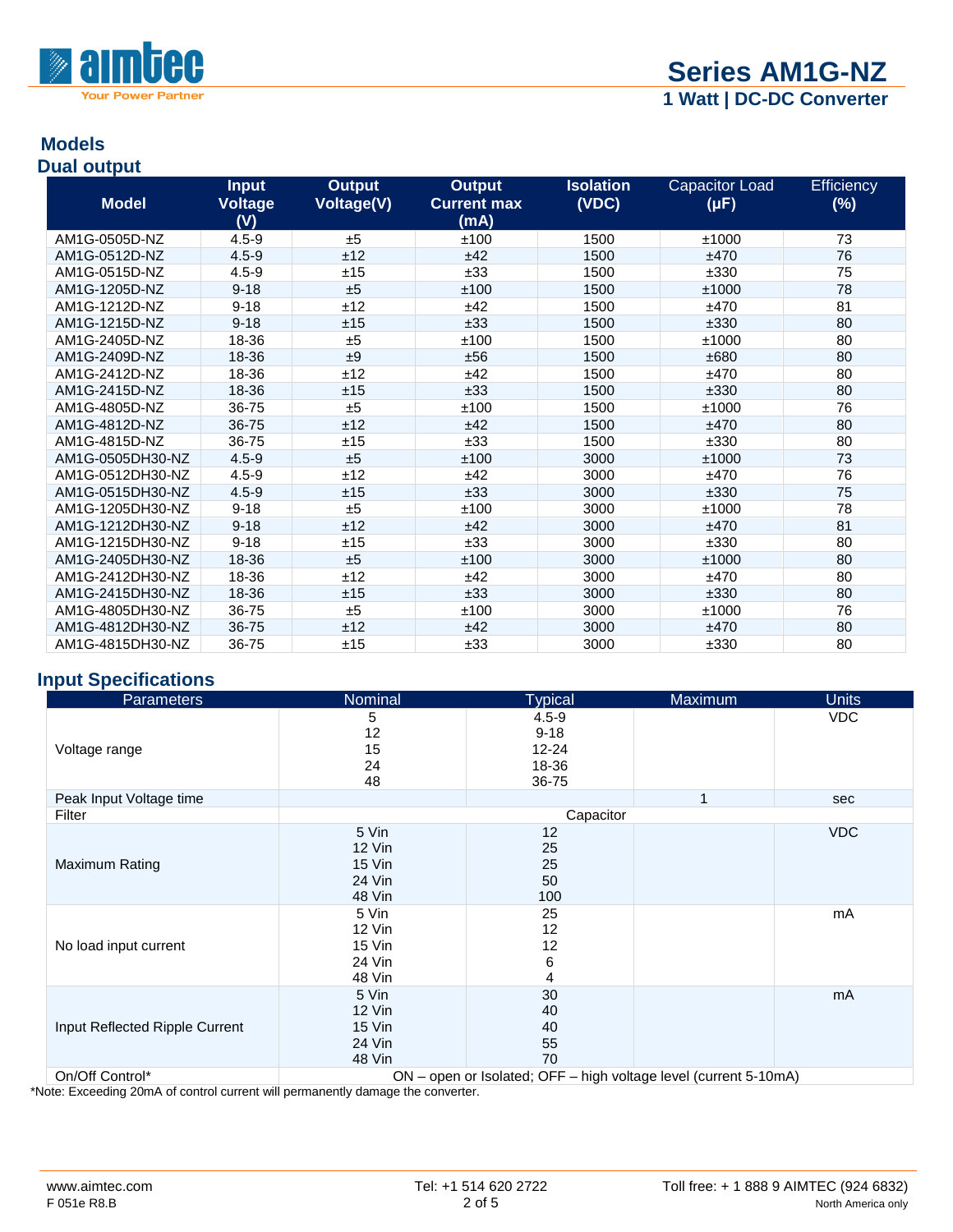# W PA

# **[Series AM1G-NZ](http://www.aimtec.com/am1g-nz)**

**1 Watt | DC-DC Converter**

#### **Isolation Specifications**

| <b>Parameters</b>  | <b>Conditions</b>               | <b>Typical</b> | <b>Rated</b> | <b>Units</b> |
|--------------------|---------------------------------|----------------|--------------|--------------|
| Tested I/O voltage | $60$ sec. $\leq 1$ mA           |                | 1500, 3000   | <b>VDC</b>   |
| Resistance         |                                 | >1000          |              | <b>MOhm</b>  |
| Capacitance        | 3000VDC Isolation, 100kHz, 0.1V | 30             |              |              |
|                    | 1500VDC Isolation, 100kHz, 0.1V | 120            |              | рF           |

# **Output Specifications**

| <b>Parameters</b>                   | <b>Conditions</b>         | <b>Typical</b>    | <b>Maximum</b> | <b>Units</b>  |
|-------------------------------------|---------------------------|-------------------|----------------|---------------|
| Voltage accuracy                    | 5 to 100% load            | ±2                |                | $\%$          |
| No Load Voltage accuracy            |                           | ±5                |                |               |
| Voltage balance                     | Dual Output balanced load | ±0.5              |                | $\%$          |
| <b>Short Circuit Protection</b>     |                           | Continuous        |                |               |
| <b>Short Circuit Restart</b>        |                           | Automatic restart |                |               |
| Line voltage regulation             | LL~HL                     | ±0.5              |                | $\frac{9}{6}$ |
| Load voltage regulation             | load $5 - 100\%$          | $\pm 0.6$         |                | %             |
| Temperature coefficient             |                           | ±0.02             |                | $%$ /°C       |
| <b>Transient Recovery Time</b>      | 25% load step             |                   |                | msec          |
| <b>Transient Response Deviation</b> | 25% load step             | ±5                |                | $\%$          |
| Ripple                              | At 20MHz Bandwidth        | 50                |                | $mV$ p-p      |
| <b>Noise</b>                        | At 20MHz Bandwidth        | 90                |                | $mV$ p-p      |

#### **General Specifications**

| <b>Parameters</b>                  | <b>Conditions</b>                 | <b>Typical</b>                                          | <b>Maximum</b> | <b>Units</b> |
|------------------------------------|-----------------------------------|---------------------------------------------------------|----------------|--------------|
| Switching frequency                | 100% load                         | 200                                                     |                | <b>KHz</b>   |
| Operating temperature              | With derating above 85°C          | $-40$ to $+100$                                         |                | ∘c           |
| Storage temperature                |                                   | $-55$ to $+125$                                         |                | °C           |
| Case Temperature                   |                                   |                                                         | 105            | $\rm ^{o}C$  |
| Lead Temperature                   | 1.5mm from case for 10<br>Seconds | 300                                                     |                | °C           |
| Cooling                            |                                   | Free air convection                                     |                |              |
| Humidity                           |                                   |                                                         | 95             | %            |
| Case material                      |                                   | Plastic (UL94V-0 rated)                                 |                |              |
| Weight                             |                                   | 4.9                                                     |                | g            |
| Dimensions $(L \times W \times H)$ |                                   | $0.87 \times 0.37 \times 0.47$ inch, 22 x 9.5 x 12 mm   |                |              |
| MTBF                               |                                   | >1 000 000 hrs (MIL-HDBK -217F, Ground Benign, t=+25°C) |                |              |

NOTE: All specifications in this datasheet are measured at an ambient temperature of 25°C, humidity<75%, nominal input voltage and at rated output load unless otherwise specified.

# **Safety Specifications**

| <b>Parameters</b> |                                  |                                 |
|-------------------|----------------------------------|---------------------------------|
| Agency approvals  | cULus                            |                                 |
| Standards         | Information technology Equipment | UL 60950-1 (AM1G-0505S-NZ only) |

### **Derating**

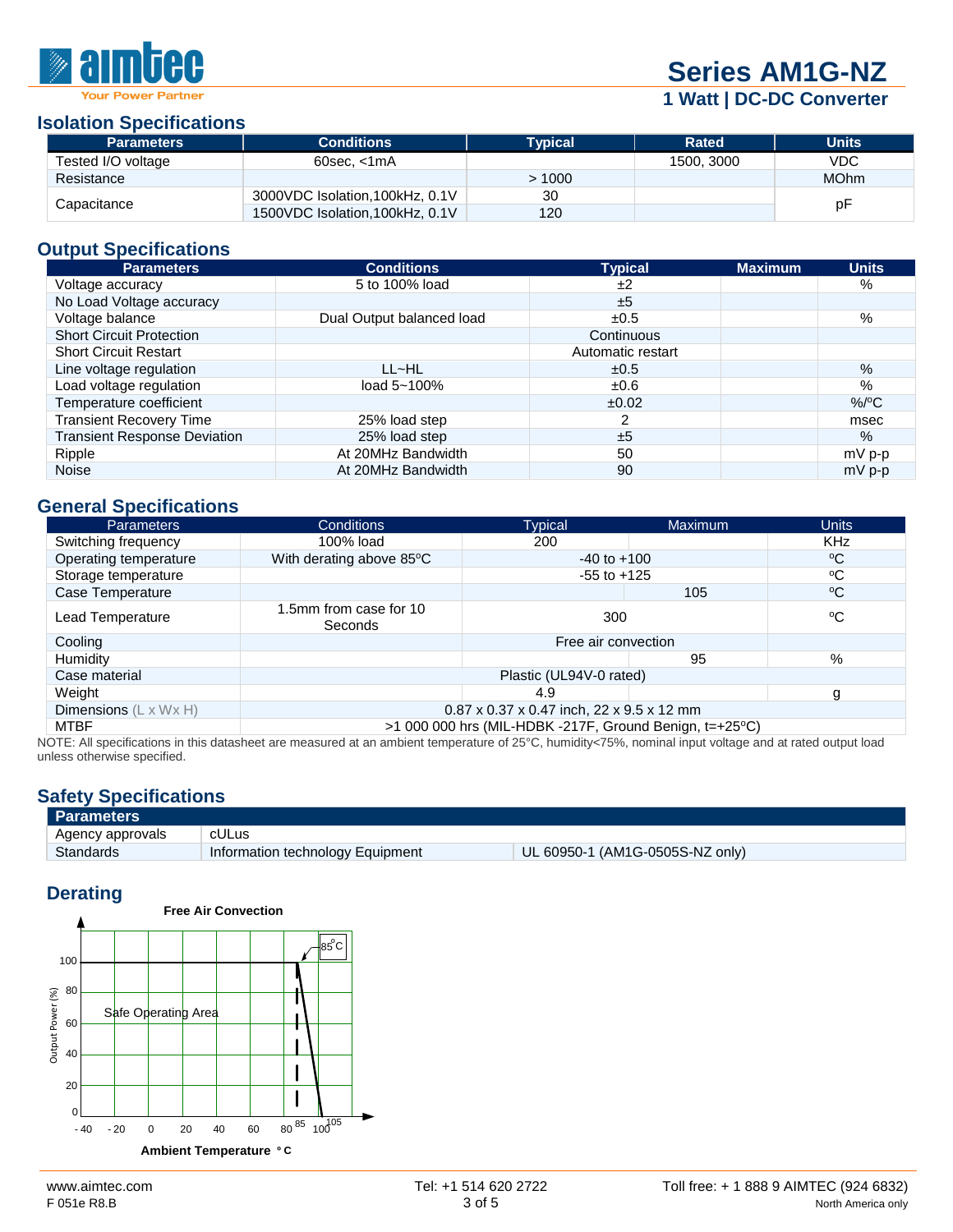# **[Series AM1G-NZ](http://www.aimtec.com/am1g-nz) 1 Watt | DC-DC Converter**

| Pin | <b>Single</b>  | <b>Dual</b>    |
|-----|----------------|----------------|
| 1   | - V Input      | - V Input      |
| 2   | + V Input      | $+V$ Input     |
| 3   | On/Off Control | On/Off Control |
| 5   | N.C.           | N.C.           |
| 6   | + V Output     | + V Output     |
| 7   | - V Output     | Common         |
| 8   | СS             | - V Output     |



**(0.02)**

חו

### **Recommended EMC Circuit**



| Model         | C <sub>1</sub>  | $\overline{\text{C2}}$ | C4   | <b>LDM</b> | <b>MOV</b> | TVS     | C3              | LDM <sub>2</sub> | Cd               | D <sub>1</sub> | R <sub>1</sub> |
|---------------|-----------------|------------------------|------|------------|------------|---------|-----------------|------------------|------------------|----------------|----------------|
| 5 Vin         | $4.7 \mu F$     | $4.7 \mu F$            | 1nF  | $12 \mu H$ |            | SMCJ13A | 680µF/          |                  | 47nF             | <b>RB160M</b>  | See            |
|               | 50V             | 50V                    | /3KV |            |            |         | 16 <sub>V</sub> |                  | /100V            | $-60/1A$       | Formula        |
| <b>12 Vin</b> | $4.7 \mu F$     | $4.7 \mu F$            | 1nF  |            |            | SMCJ28A | 680µF/          |                  | 47 <sub>nF</sub> | <b>RB160M</b>  | See            |
|               | 50 <sub>V</sub> | 50 <sub>V</sub>        | /3KV | $12 \mu H$ |            |         | 25V             |                  | /100V            | $-60/1A$       | Formula        |
| 24 Vin        | $4.7 \text{uF}$ | $4.7 \mu F$            | 1nF  |            | S14K35     | SMCJ48A | 330µF/          |                  | 47nF             | <b>RB160M</b>  | See            |
|               | 100V            | 50V                    | /3KV | $12 \mu H$ |            |         | 50V             | 56µH             | /100V            | $-60/1A$       | Formula        |
| 48 Vin        | $4.7 \text{uF}$ | $4.7 \mu F$            | 1nF  |            | S14K60     |         | 330µF/          |                  | 47 <sub>nF</sub> | <b>RB160M</b>  | See            |
|               | 100V            | 100V                   | /3KV | $12 \mu H$ |            | SMCJ90A | 100V            | 56µH             | /100V            | $-60/1A$       | Formula        |

Note: Fuse is user selectable

 $R1 = ((V_{cd} - V_{d1} - 1.0) / I_{cnt}) - 300$